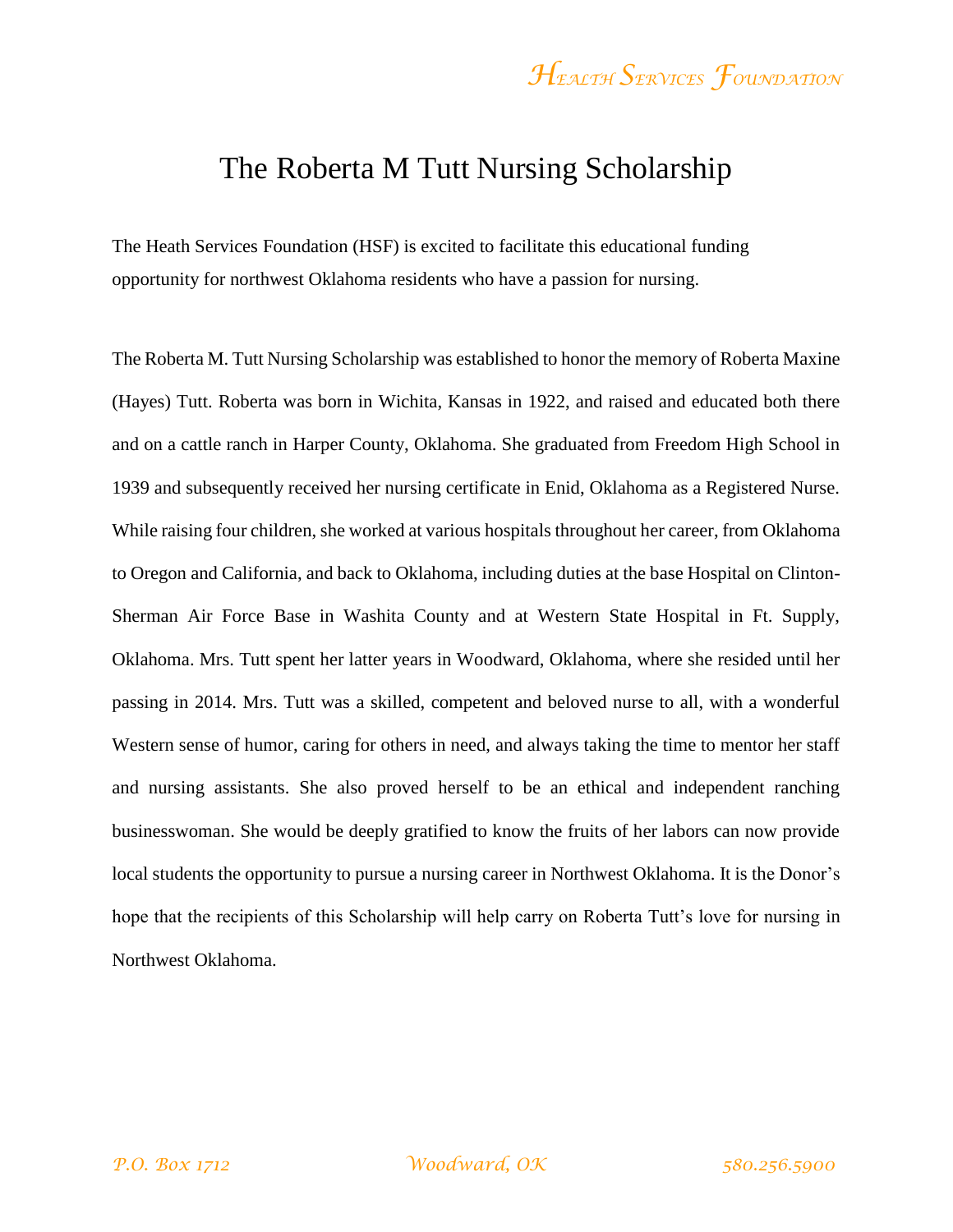|                | High Schools attended (Ninth through Twelfth Grades)            |              |                                                                                                                                                                                                                    |  |  |
|----------------|-----------------------------------------------------------------|--------------|--------------------------------------------------------------------------------------------------------------------------------------------------------------------------------------------------------------------|--|--|
| Name of School | City                                                            | <b>State</b> | Period Attended                                                                                                                                                                                                    |  |  |
| Name of School | City                                                            | State        | Period Attended                                                                                                                                                                                                    |  |  |
|                | Please indicate which nursing degree / diploma you are seeking: |              |                                                                                                                                                                                                                    |  |  |
| <b>LPN</b>     | <b>RN</b>                                                       | <b>BSN</b>   |                                                                                                                                                                                                                    |  |  |
|                | county.                                                         |              | If you are not a current resident of Woodward, Harper, Dewey, Ellis, Major or Woods County, have you<br>ever been? If yes, state the years you resided in such county and the reasons for no longer living in said |  |  |

**Please provide the following:** On narrative questions, please be as complete and informative as possible. You may attach additional pages as needed. Your scholarship application is reviewed on content and totality of information provided.

- 1. An official transcript from your high school, community college, and/or undergraduate College/University, if applicable.
- 2. An essay, consisting of one-page minimum, two page maximum double spaced (12-pt font), describing why you have chosen to pursue a career in nursing. Please include in your essay your career goals and any specialty, facility or location desires upon receipt of your degree / license. Also, indicate why you think you should receive this scholarship.
- 3. Resume' setting forth honors, awards, community involvement, civic duties, secondary education, employment history, etc.
- 4. Official proof of applying to or acceptance/enrollment in an accredited College/University or vocational/technical school with a nursing curriculum and your expected completion date.
- 5. Two letters of reference. (Please note that these letters shall not be dated beyond six (6) months from the date of this application).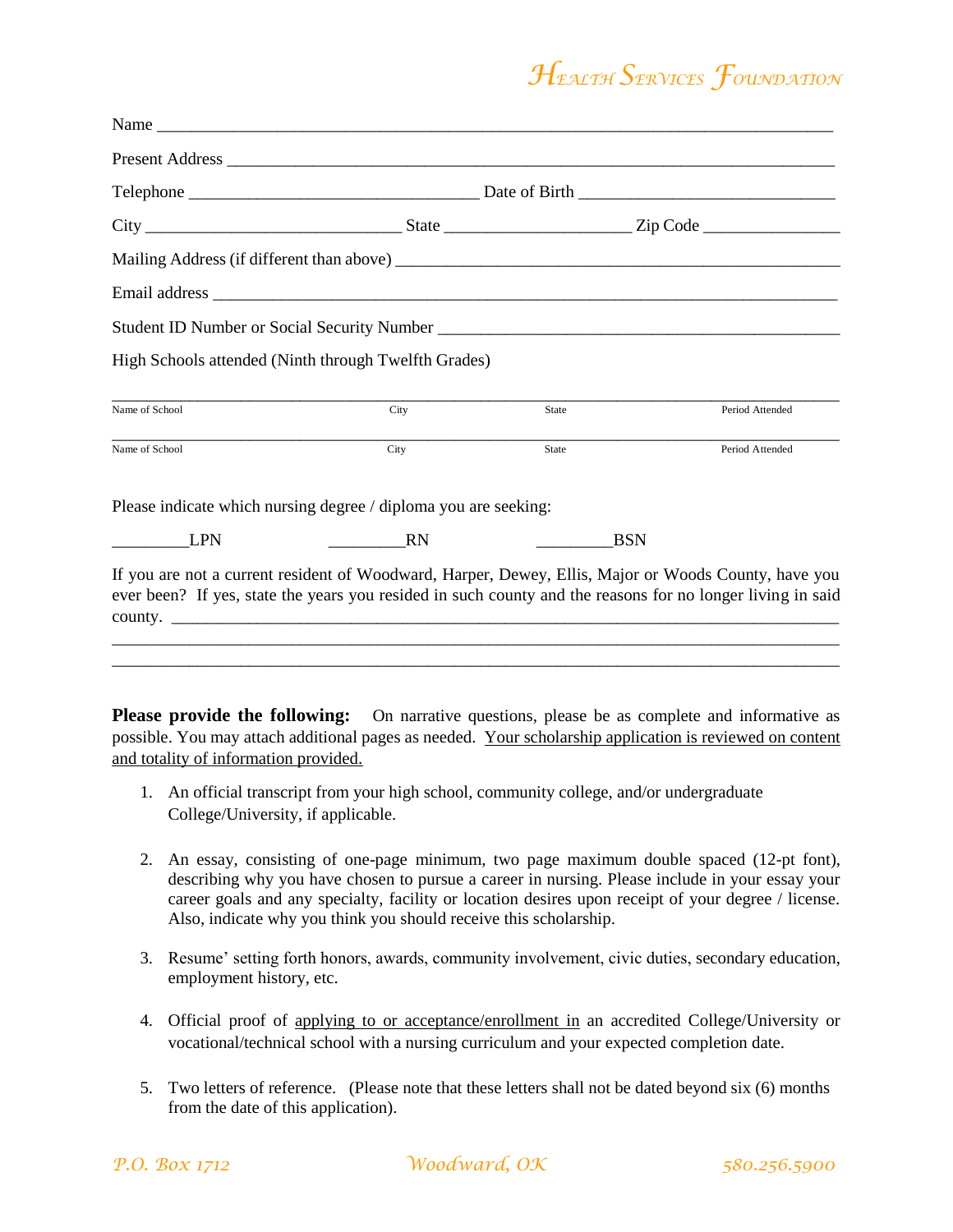|    | 7. List all OTHER scholarship/loan programs you are applying for, or are receiving monies from:                                                          |                     |  |  |  |  |
|----|----------------------------------------------------------------------------------------------------------------------------------------------------------|---------------------|--|--|--|--|
|    |                                                                                                                                                          |                     |  |  |  |  |
| 8. | Please indicate your expenses related to Tuition, Fees, Campus Room & Board and/or Books for<br>which you are responsible for the 2022-23 academic year. |                     |  |  |  |  |
|    |                                                                                                                                                          |                     |  |  |  |  |
|    |                                                                                                                                                          | Tuition \$          |  |  |  |  |
|    |                                                                                                                                                          |                     |  |  |  |  |
|    | Campus Room &                                                                                                                                            |                     |  |  |  |  |
|    |                                                                                                                                                          | Board $\frac{1}{2}$ |  |  |  |  |
|    |                                                                                                                                                          | Books $\frac{1}{2}$ |  |  |  |  |

**We encourage all applicants to fill out this application completely with as much detail as possible. All information accompanying this application should be submitted at one time by the deadline of August 17, 2022.**

#### **Applicant Certification:**

I hereby certify that all of the information provided in this application is complete and true to the best of my knowledge. I hereby grant permission to Health Services Foundation / Scholarship Committee to contact persons or institutions named in this application, if necessary, and to use my name and likeness in promotional materials in the event that I am selected to receive a scholarship award.

| Signature of<br>pplicant<br>$\overline{\phantom{a}}$ |  |
|------------------------------------------------------|--|
|                                                      |  |